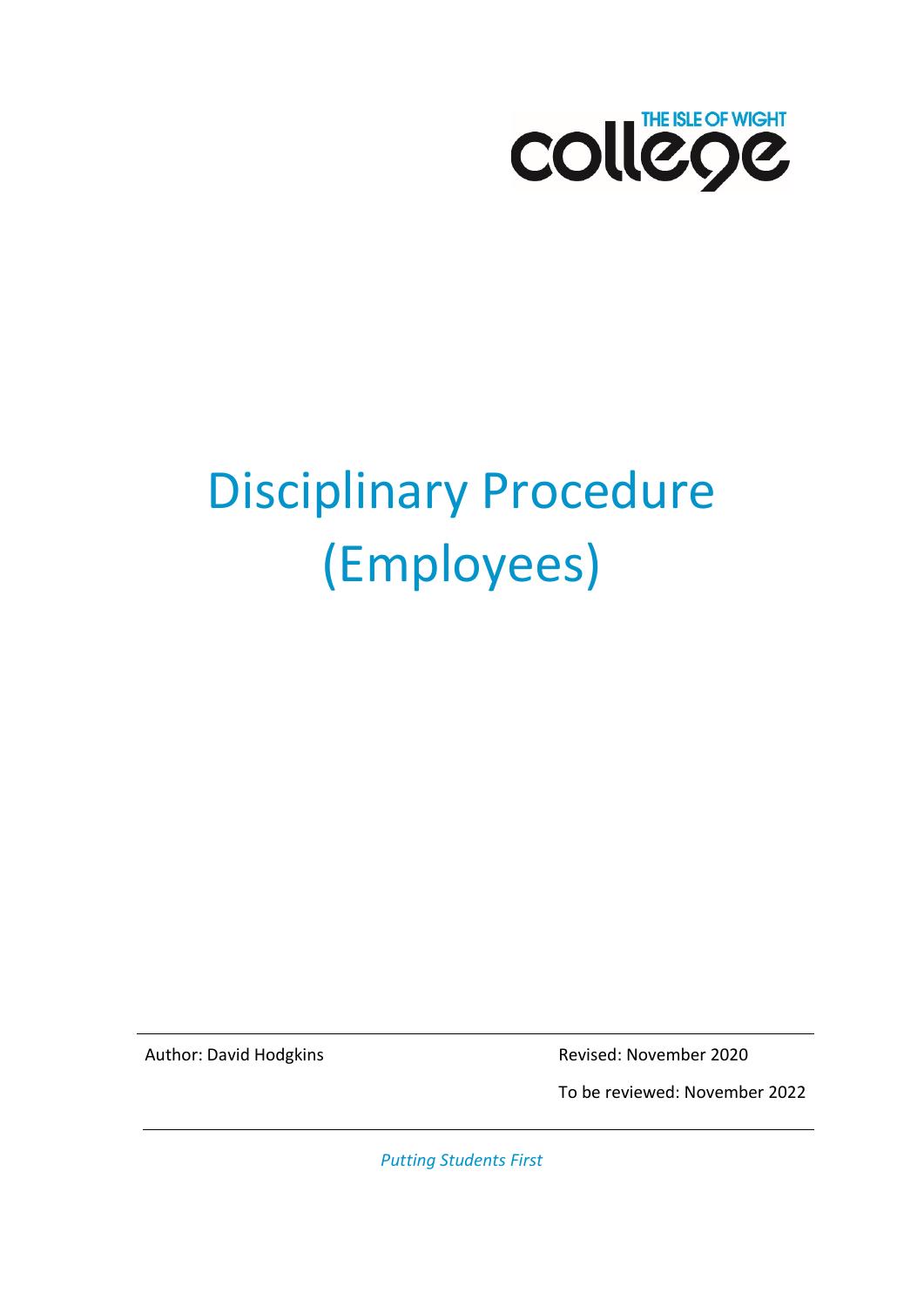# Contents

| 2.  |  |
|-----|--|
| 3.  |  |
| 4.  |  |
| 5.  |  |
| 6.  |  |
|     |  |
| 8.  |  |
| 9.  |  |
| 10. |  |
| 11. |  |
| 12. |  |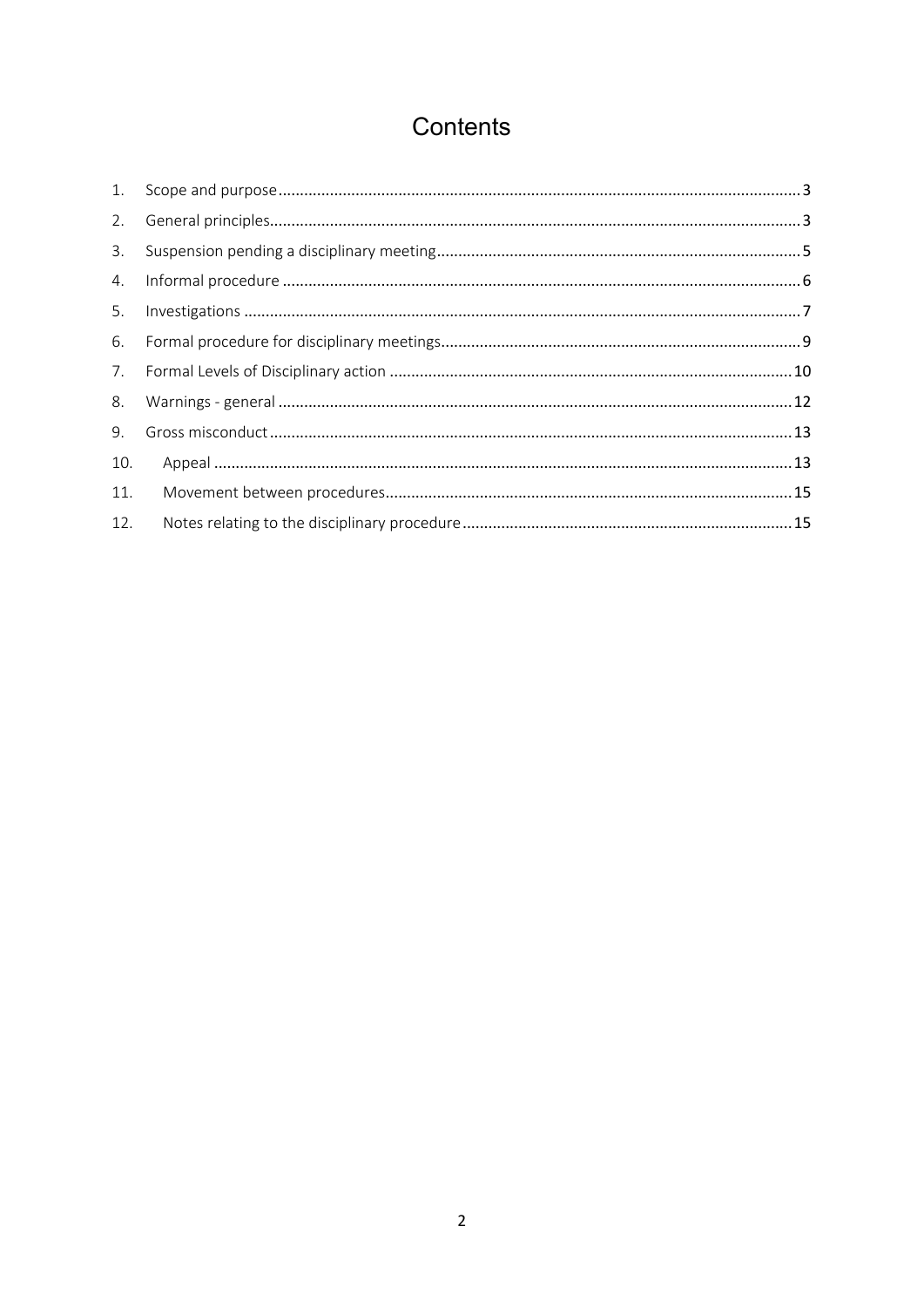## Disciplinary Procedure (Employees)

## <span id="page-2-0"></span>1. Scope and purpose

- 1.1 This procedure applies to all employees, with separate clauses as necessary for "designated senior post holders" as defined in the College's Articles of Government and the Clerk to the Corporation.
- 1.2 The term 'manager' applies to the employee's individual manager, or the Principal/ Corporation (as appropriate) in the case of Senior Post-Holders.
- 1.3 The procedures will be applied in accordance with the Articles of Government of the Corporation and in accordance with the Advisory, Conciliation and Arbitration Services (ACAS) 'Code of Practice on Disciplinary and Grievance Procedures'. The Procedure is designed to ensure consistent and fair treatment for all employees in relation to disciplinary action taken in response to alleged misconduct.
- 1.4 The College expects exceptional standards of behaviour, conduct and attendance from all its employees. The purpose of this procedure is to help and encourage employees to achieve and monitor acceptable standards of conduct at work. The College's contract of employment for each employee, Code of Conduct for Employees and other staff related policies and procedures provide a framework for the standards expected of all staff.
- 1.5 This procedure applies to issues of alleged misconduct. A separate procedure will be used to address issues relating to grievance, absence or professional capability and competence.

## <span id="page-2-1"></span>2. General principles

- 2.1 An employee has the right to be accompanied by a representative of a Trade Union (if a member of that Union) or fellow worker at formal disciplinary meetings. (Please refer to the opening section of 'Notes' towards the end of the document for guidance on the role of the companion). The college should remind the employee of the right to be accompanied prior to a disciplinary meeting.
- 2.2 In the interest of ensuring that disciplinary matters are resolved as speedily as possible, time limits are given for appropriate stages in this procedure. These are for guidance as it may not practicable to adhere to them therefore they may be amended where necessary.
- 2.3 It is recognised that disciplinary action against a Trade Union representative could be seen as an attack on the Union's functions. Although normal disciplinary standards will apply to their conduct as employees, the College will seek the employee's agreement at an early stage to discuss the circumstances of the case with an official employed by the Trade Union.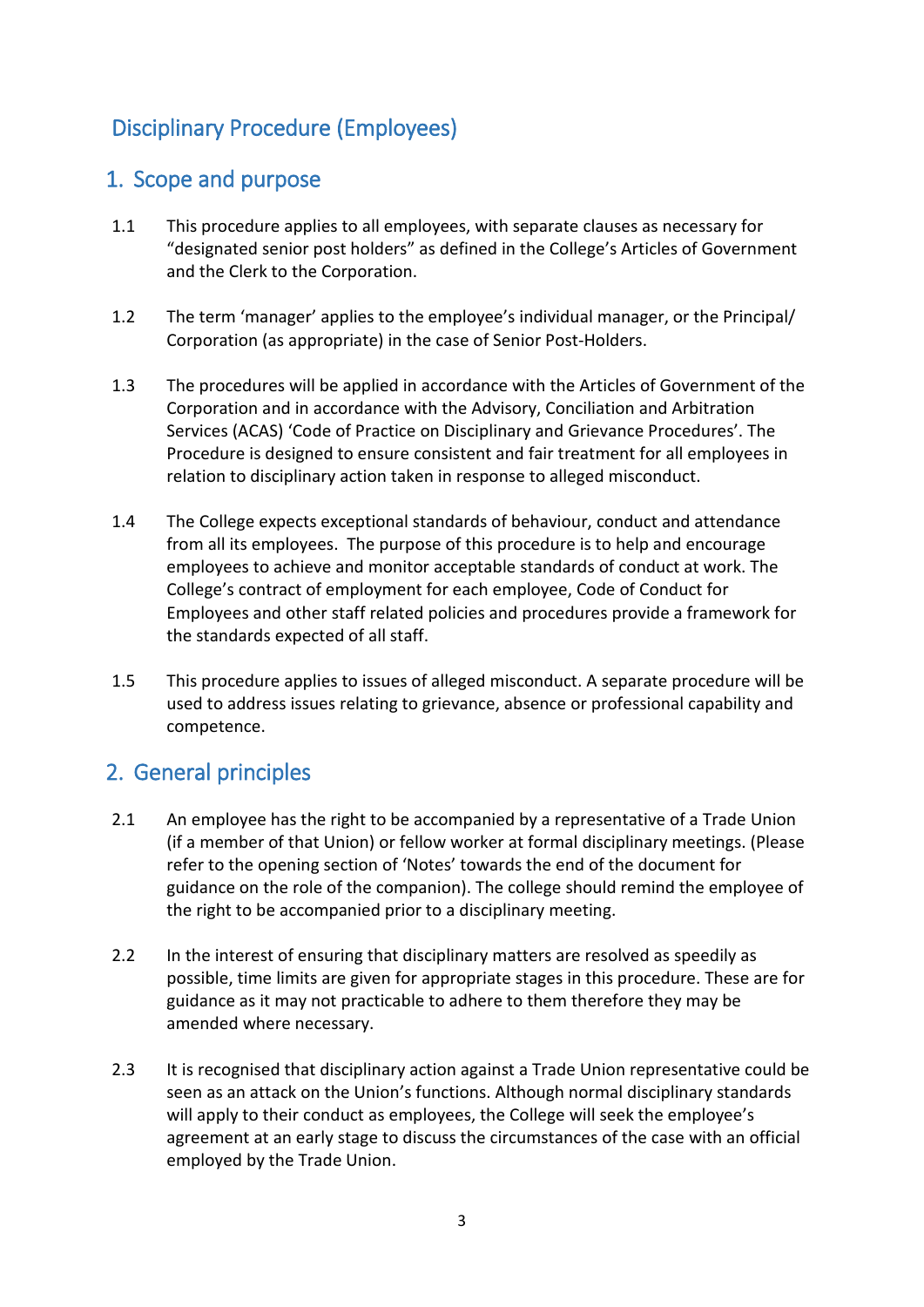- 2.4 The employee will be advised of the nature of the alleged misconduct and will be given the opportunity to state their case during the investigation stage before any decisions are made regarding formal action.
- 2.5 Normally, the formal disciplinary procedure will be followed in the order of the stages set out in Section 6 however there may be instances where offences are of such a serious nature that it is necessary to apply the procedure at another stage i.e. if the misconduct is considered not to be serious enough to justify dismissal, but is serious enough to warrant moving directly to a final written warning without issuing a first written warning beforehand. At every stage of the procedure, the employee will be advised of the nature of the complaint against them and will be given the opportunity to state their case before any decision is made.
- 2.6 No employee will be dismissed for a first breach of discipline unless it is found to be gross misconduct, when the penalty may be summary dismissal without notice. The chair of the panel may award a payment in lieu of notice which is at the absolute discretion of the College and would be dependent on the nature of the gross misconduct and specific circumstances of the case. A non-exhaustive list of potential reasons for gross misconduct can be found in the notes at the end of this document.
- 2.7 An employee will have the right to appeal against any formal disciplinary action.
- 2.8 If appropriate, the College may suspend an individual at any stage during the procedure in accordance with section 3 below.
- 2.9 Where appropriate, alternative means of resolving concerns should be considered, e.g. training, counselling or the use of the informal procedure, before moving to the formal procedure.
- 2.10 No formal disciplinary sanction will be imposed without a disciplinary meeting.
- 2.11 All parties involved in these procedures must ensure that they maintain the confidentiality of the process within and outside the College. Disclosure of information by any of the parties involved might occur where this is required under law or where there is a circumstance involving duty of care which requires disclosure, e.g. where a manager has concerns for the well-being of the employee or others. In situations where disclosure may be required, the decision to disclose will be made by the Principal or nominated deputy.
- 2.12 The employee concerned, and anyone accompanying them (including witnesses) at any meeting, must not make electronic recordings of any meetings or meetings conducted under this policy, unless in exceptional circumstances and with prior agreement from the chair of the meeting. Any electronic recordings found to be made without permission may lead to further disciplinary action and may be considered as gross misconduct.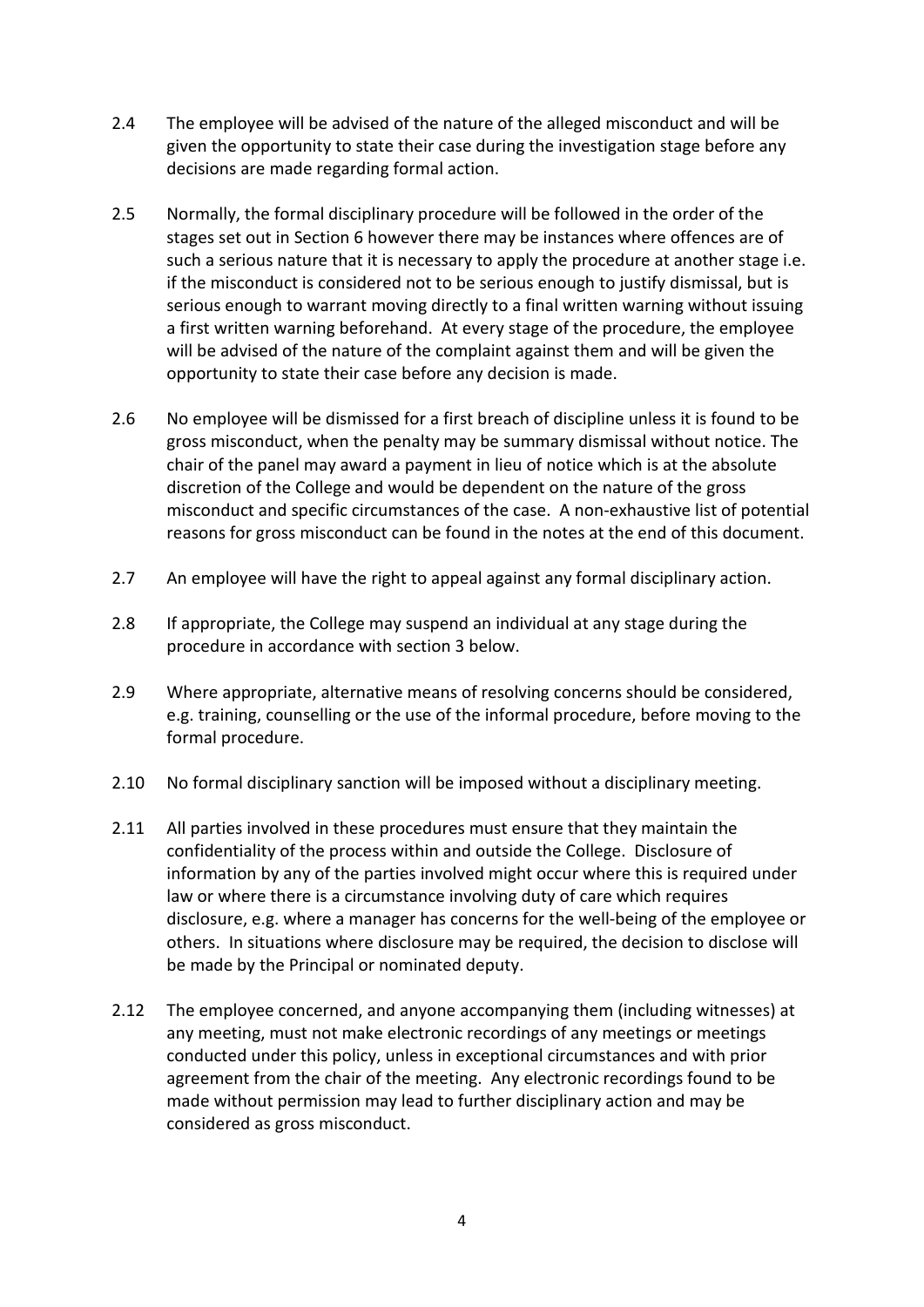## <span id="page-4-0"></span>3. Suspension pending a disciplinary meeting

- 3.1 There may be circumstances during an investigation where suspension from duty pending a potential formal disciplinary meeting may be appropriate. Examples of circumstances in which suspension may be appropriate, depending on the facts of the situation, include some gross misconduct cases; situations where there are risks to health & safety or serious safeguarding concerns; or risks to an employee's or the College's property; or where there are reasonable grounds for concern that evidence has been tampered with, destroyed or witnesses pressurised.
- 3.2 The suspension must be agreed by the Principal or a senior post-holder. However, in instances where it is necessary to suspend a senior post-holder the decision to suspend is ultimately the responsibility of the Corporation, but may be exercised by the Chair or Vice Chair, or by the Principal when the responsibility has been delegated.
- 3.3 Employees will be given the opportunity to have someone present with them at the suspension meeting. However, there is no official right of representation, and a failure to find a suitable representative quickly will not prevent the suspension of an employee.
- 3.4 Suspension should only be imposed after careful consideration and consideration should be given to alternatives to suspension (for example amended duties or working in a different location or remotely at home where duties allow). It should be made clear to the employee that suspension is a neutral act and it is not considered a disciplinary sanction.
- 3.5 If the decision is taken to suspend an employee from duty, the College, or Corporation in instances of suspending a senior post-holder, shall:
	- i. confirm the suspension in writing to the employee without unreasonable delay; and
	- ii. inform the employee in writing of the reasons for the suspension, without unreasonable delay.
- 3.6 A period of suspension pending a potential disciplinary meeting should be kept as brief as possible in the circumstances and will be kept under regular review, with an individual manager/member of HR identified as a contact point.
- 3.7 An employee who is suspended from duty shall, throughout the period of suspension, continue to be entitled to his/her full pay unless there is a provision in the contract to the contrary.
- 3.8 Whilst suspended, the employee will not be entitled to access any College premises or complete any College work activities; access to College IT systems and networks will also be suspended.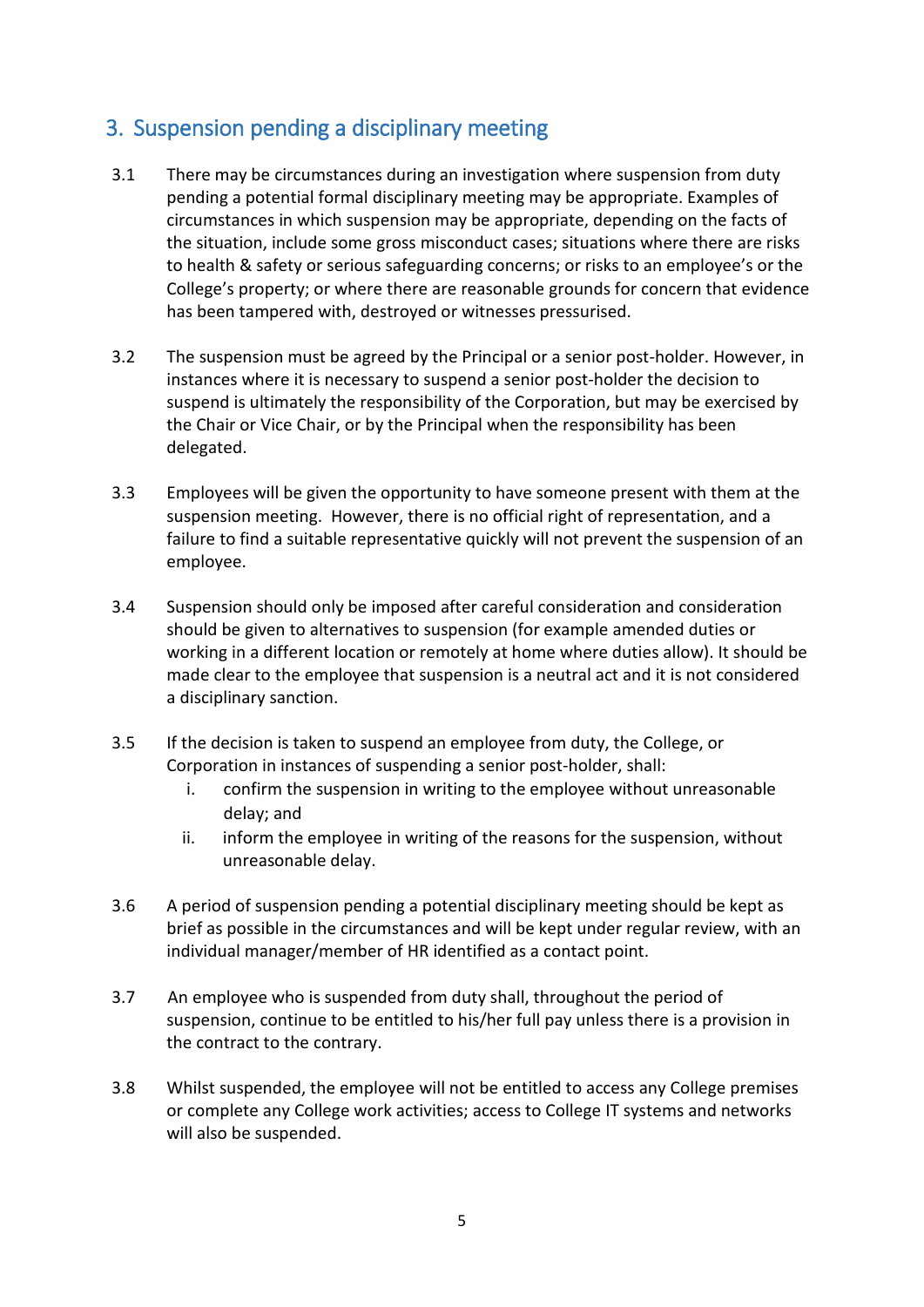- 3.9 During the period of suspension the employee will be required to cooperate fully with the Investigation and be available to meet during their normal working hours.
- 3.10 During the period of suspension the employee is to have no contact with any employee or student of the College (other than their Union representative, if applicable), or any third parties which they regularly come into contact with as part of their College work, unless agreed by the Investigating Officer/suspending staff member. If the employee is related to a student or an employee of the College, they should declare this to the suspending staff member as it is recognised in these circumstances that contact is likely. However, they are required not to discuss the case. The employee will be responsible for ensuring relatives they live with and who he/she discloses his/her circumstances to do not interfere in the investigation process and maintain confidentiality to prevent allegations of victimisation of any witnesses.
- 3.11 The College recognises that suspension can be a difficult period for an employee and either a member of the HR team, the line manager or another nominated individual will maintain contact with the employee during the suspension at agreed intervals. This person will be separate to the investigation process and will help signpost the individual to sources of personal support (for example, the College's telephone counselling service).
- 3.12 If the employee becomes ill, or wishes to take annual leave during the period of suspension, the normal procedures for reporting and authorising such leave will still be applicable.
- 3.13 In some circumstances, as an alternative to suspension, alternative working arrangements may be considered pending a full investigation, for example, temporary redeployment, additional supervision or the restriction of duties, as is deemed suitable in the circumstances.

## <span id="page-5-0"></span>4. Informal procedure

- 4.1 Cases of minor misconduct or unsatisfactory performance should be dealt with informally by the line manager. This should involve a 1-2-1 private discussion between the line manager and employee to raise any concerns and discuss how to address these going forward. In some cases additional training, support, coaching or advice may be required.
- 4.2 In instances of senior post-holders, this will be dealt with either by the Principal or, if the Principal is the senior post-holder concerned, by the Chair of the Corporation, or in his or her absence the Vice-Chair of the Corporation.
- 4.3 A one-to-one confidential discussion between the employee and the relevant person will consider:
	- The nature of the concerns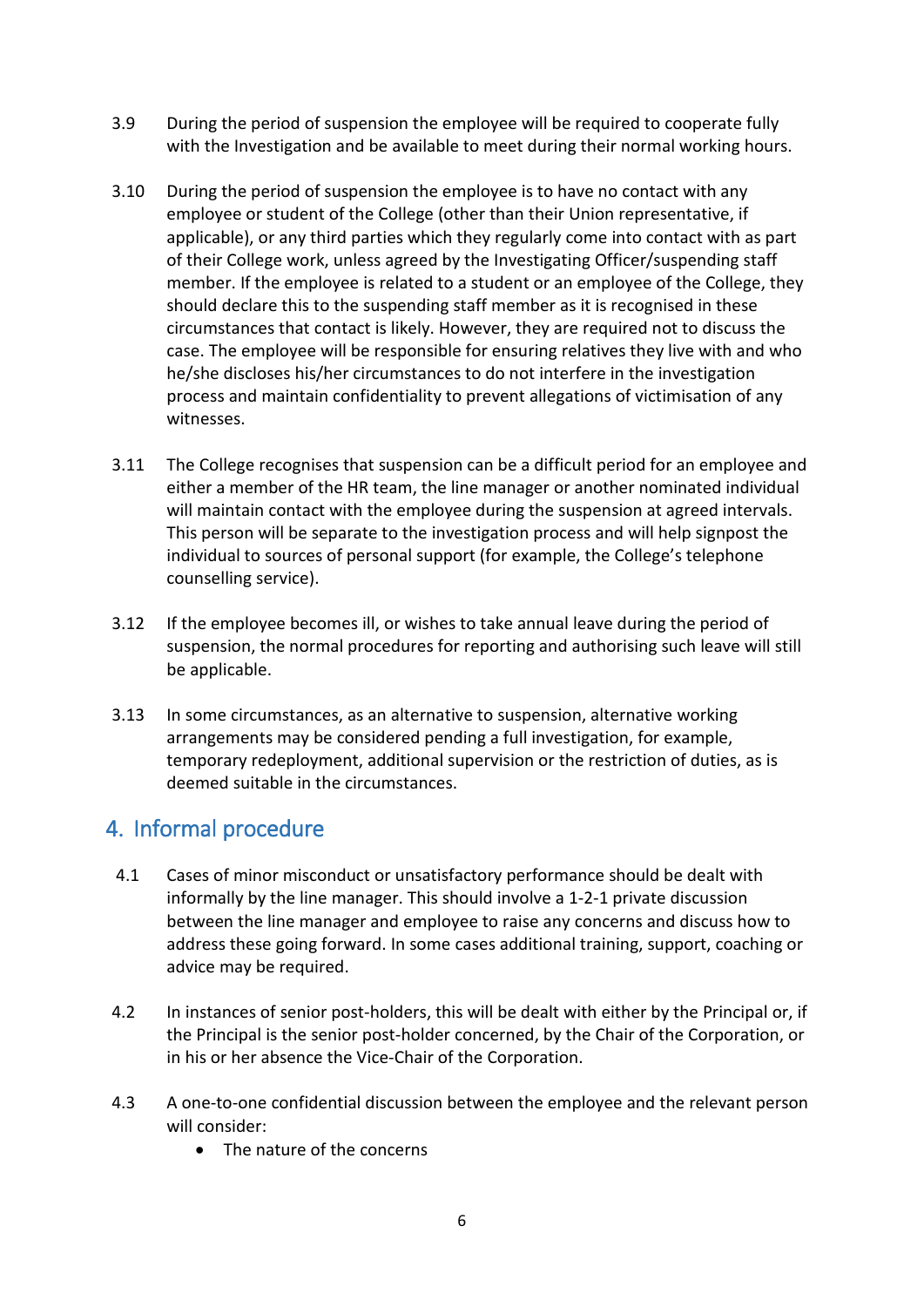- The employee's views and/or any mitigating circumstances that may be affecting their conduct
- The expected standards of conduct and improvements required
- Any support required
- Timescales for improvement and review dates
- The potential consequences of not achieving the required improvements in conduct.
- 4.4 A brief confidential note should be shared to confirm the discussions and any agreed steps on behalf of the employee and/or the line manager. This will normally be confirmed in writing via email to ensure both parties are clear on the outcome and any required action. These notes should not be kept on the HR personnel file of the employee and are for purposes of clarity only, for the benefit of both the employee and the line manager.
- 4.5 It is important for both parties to understand that informal action is not formal disciplinary action and employees are not entitled to representation at this stage, although the employee may seek advice from their Trade Union representative, if applicable.
- 4.6 Following a satisfactory outcome the matter will be considered resolved. However, where an issue has been discussed with an employee informally, the formal procedure should be invoked, if:
	- The issue has not been resolved and the problem persists; or
	- The required improvements in conduct are not achieved; or
	- Further information becomes available during discussions which make the matter sufficiently serious.

## <span id="page-6-0"></span>5. Investigations

- 5.1 No formal disciplinary action will be taken against an employee until the College has fully investigated the circumstances of the matter giving due consideration to the employee's response to any allegations.
- 5.2 The College will inform the employee of the allegation(s) as soon as practicable and that an investigation is to be conducted and again inform them once the investigation has been concluded.
- 5.3 The Investigating Officer (IO) will be appointed by the Director of Services for Students and HR and will normally be an individual paid on the management scale. A Human Resources representative will assist in ensuring that matters are handled fairly, reasonably and in compliance with current legislation and College procedure.
- 5.4 In the cases of senior post-holders the IO should be an appropriate individual. This could be the Principal (where the Principal is not the senior post-holder in question), a governor or an independent external investigator.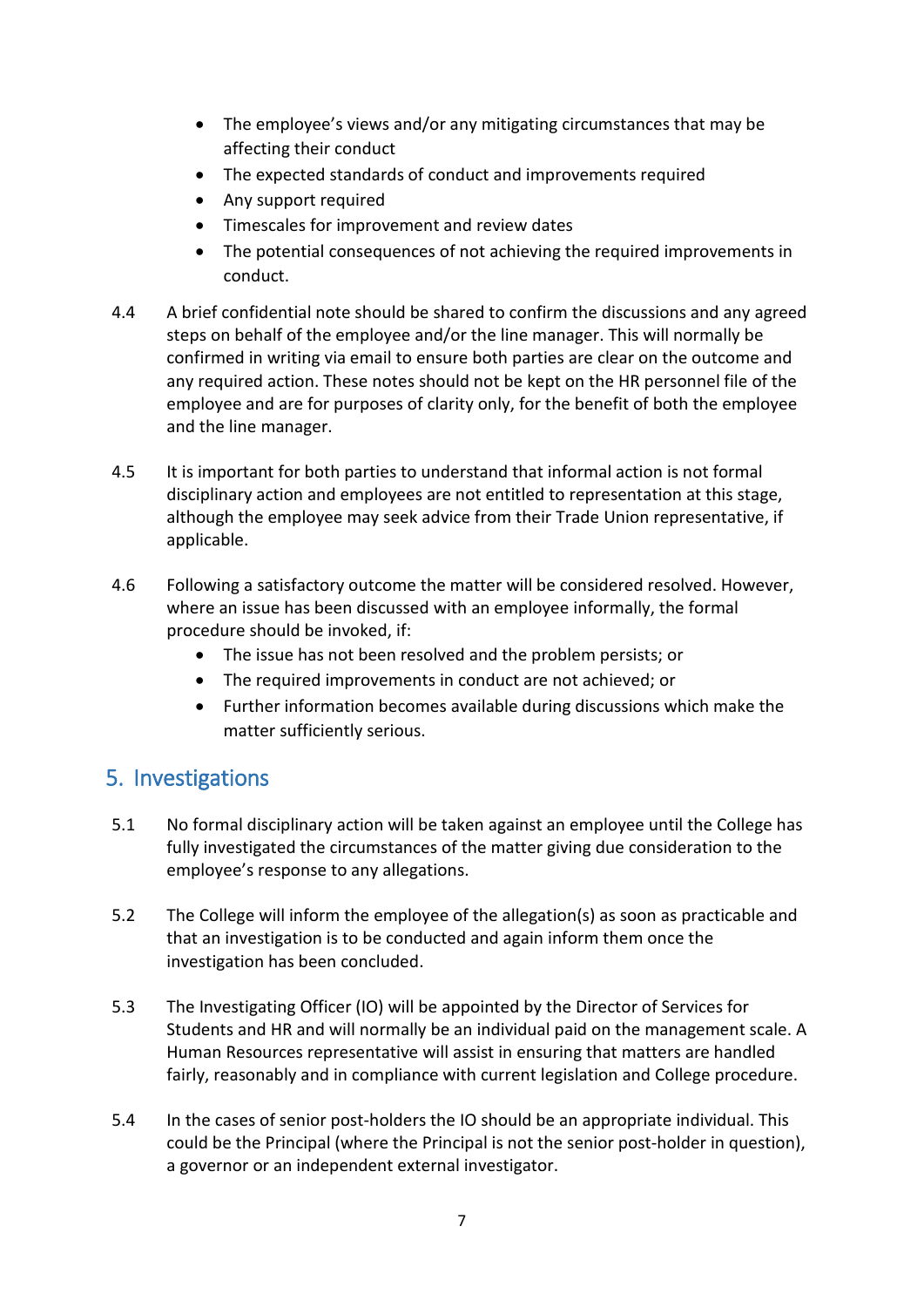- 5.5 The length of the investigation will depend on the nature and number of allegations being investigated. However, the investigation should be concluded as soon as reasonably possible whilst allowing sufficient time to interview all relevant parties/witnesses and to evaluate all available evidence.
- 5.6 As part of the investigation the employee will be invited to attend an investigatory interview. The employee may be accompanied by a work colleague or Trade Union representative at the meeting.
- 5.7 The purpose of the investigatory interview is to gain the employee's response to the allegations and their version of events, and for the employee to identify any witnesses they feel relevant to the case. The investigatory interview is not a disciplinary meeting and the IO does not have the authority to either issue or recommend any form of formal warning.
- 5.8 Notes will be taken during the investigatory interview by the supporting member of HR and they will be sent to the employee to review and sign. If the employee wishes to make any amendments they can do so either by discussion with the IO/member of HR or by forwarding their comments which will be appended to the notes. The employee will be given a deadline by which they must return the signed notes and any comments. Where the employee does not do so within the required time the investigation will proceed based on the unsigned notes.
- 5.9 The investigation may also include meeting with appropriate persons who may have witnessed the alleged misconduct or may be able to provide contextual information. Any statements included as evidence will be signed and dated where possible.
- 5.10 There may be exceptional circumstances where the identity of the witnesses (including the individual who first raised the allegation) will not be revealed as part of the investigation report, i.e. where that individual may be put at risk.
- 5.11 The employee will be advised in writing should any additional allegations arise during an investigation.
- 5.12 The IO, with the assistance of the HR representative, will prepare a report summarising the nature of the allegation or complaint, the process of the investigation and the findings and determine whether there is a case to answer and if the matter should therefore be dealt with formally.
- 5.13 The outcomes of an investigation may therefore include:
	- There is no case to answer
	- The matter is dealt with informally
	- There is a disciplinary case to answer and a disciplinary meeting is to be arranged.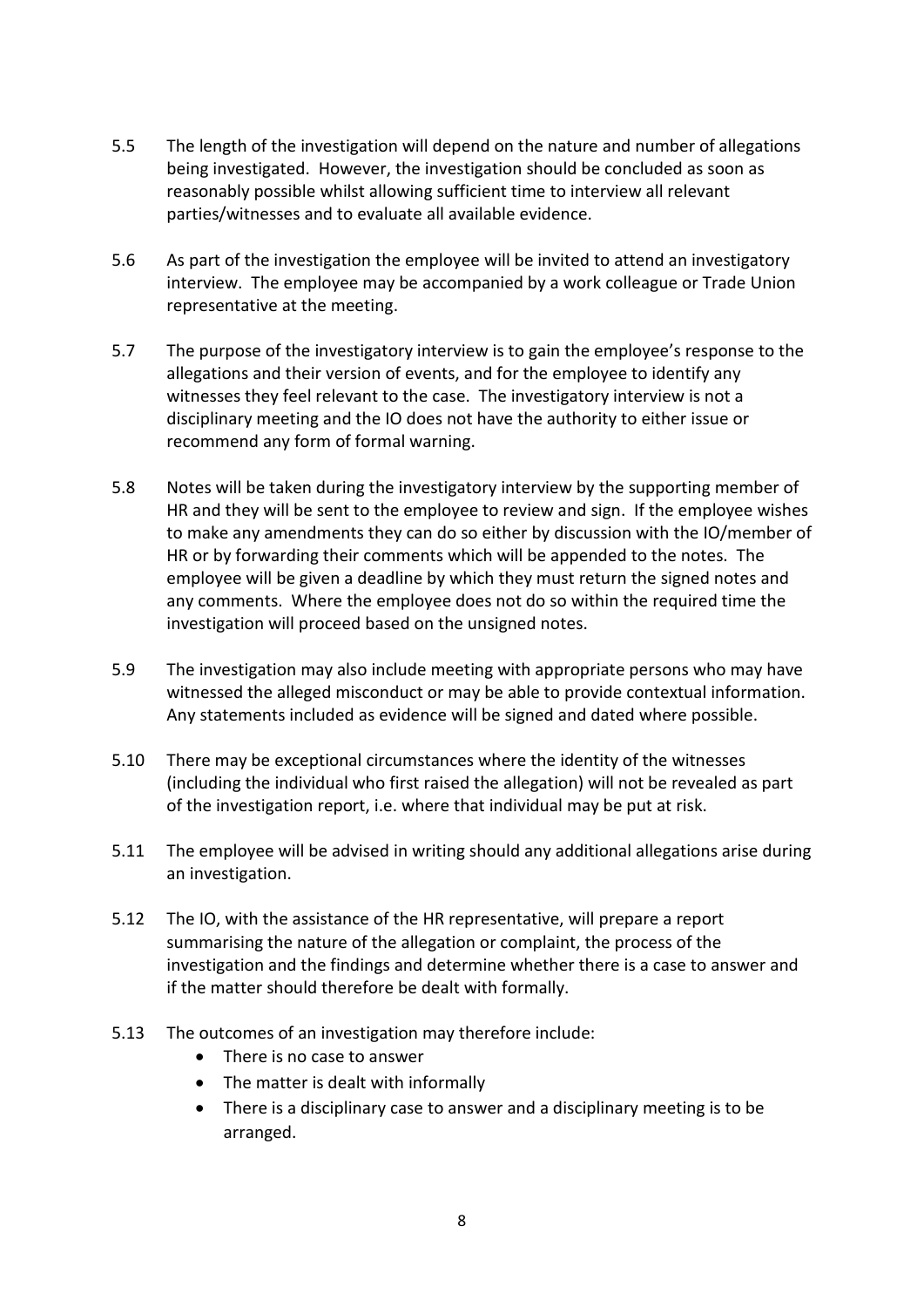## <span id="page-8-0"></span>6. Formal procedure for disciplinary meetings

- 6.1 Where the informal process has not led to improved conduct, or where the alleged misconduct is of such a serious nature that the manager considers informal action to be inappropriate, formal action will be initiated. An investigation of the facts will be conducted as outlined in Section 5 to determine whether there is a disciplinary case to answer.
- 6.2 If, upon completion of an investigation, there are reasonable grounds to believe that an employee has committed an act of misconduct, the College will inform the employee that they are required to attend a formal disciplinary meeting at which they will be given the opportunity to respond and state their case. The employee will be advised in writing of the nature of the alleged misconduct, the possible consequences of the meeting and will be provided with any relevant papers (such as written evidence and witness statements) to enable them to prepare for the meeting. The College should write to the employee with all the above information at least 5 working days before the meeting. The written notification should also detail the date and venue of the meeting, who will act as Disciplinary Officer (DO), other persons who will be present at the meeting and the employee's right to be accompanied.
- 6.3 If the employee wishes to call relevant witnesses to the meeting or submit any documentary evidence that they wish to have considered, he/she should advise the College of this or provide any such evidence no less than two working days before the date of the meeting, where reasonably practicable, to allow for an exchange of documents between the parties. The employee will be informed prior to the meeting if the College intends to call relevant witnesses. Any witness will only attend for the section of the meeting where he/she is required to give evidence.
- 6.4 Before the meeting takes place, the employee should inform the College whom they have chosen as a companion, should they wish to be accompanied.
- 6.5 In circumstances where it seems likely that for a lengthy period, the employee will be unable to attend a disciplinary meeting, the College reserves the right to go ahead with that meeting, affording the employee the right to either submit written representations and/or be represented by a workplace colleague or Trade Union representative.
- 6.6 The meeting will be chaired by an appointed DO and will normally be an individual paid on the management scale, unless the potential outcome of the meeting is dismissal. In such circumstances the DO will be a senior post holder. The DO will be assisted by a representative of Human Resources.
- 6.7 In cases of senior post-holders, the disciplinary meeting will be chaired by a disciplinary panel of the Corporation consisting of two or three Governors. Where dismissal is a possible outcome the meeting will be chaired by a special committee of the Corporation consisting of three Governors. Neither the disciplinary panel nor the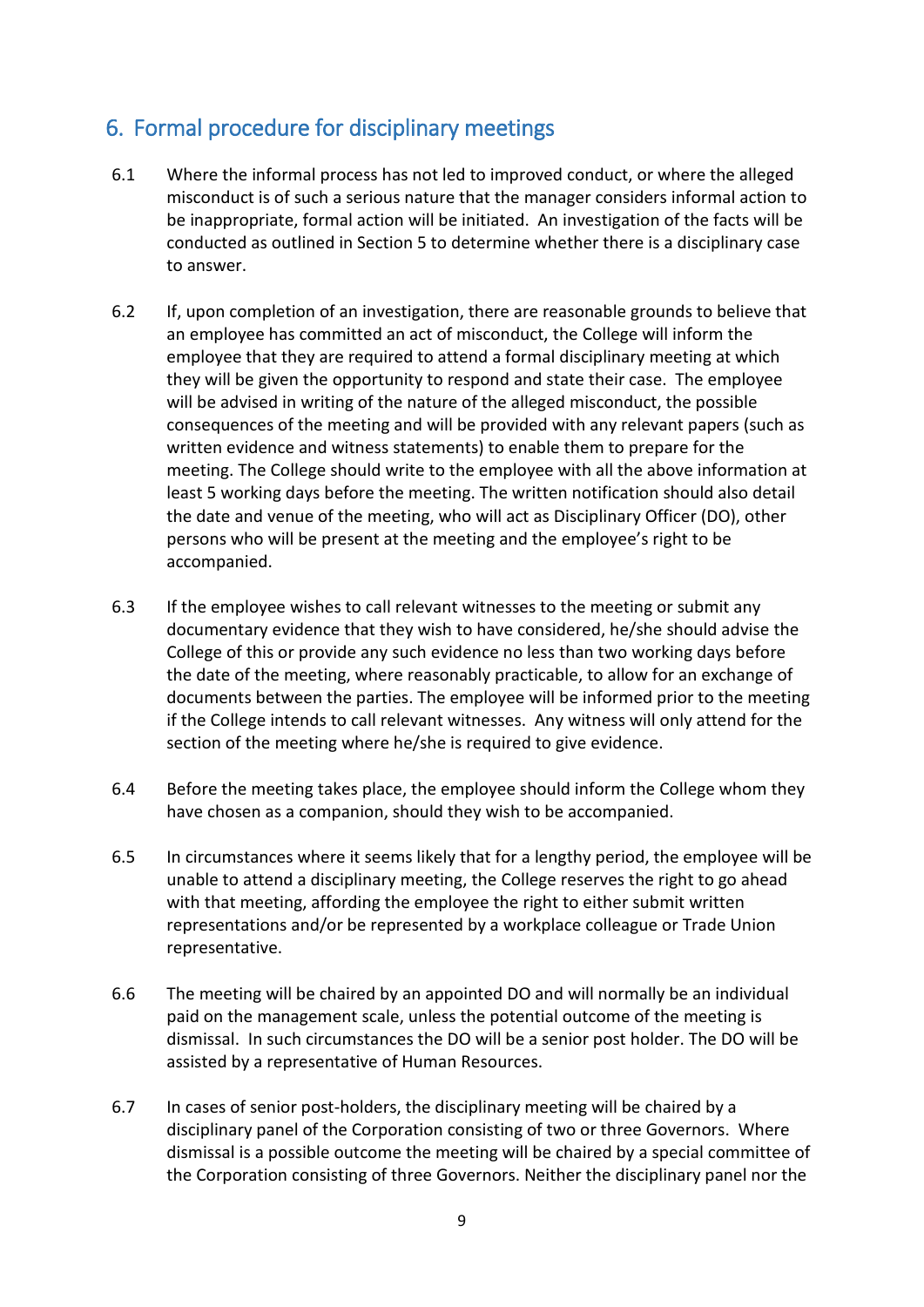special committee shall include the investigating officer or the staff or student Governors.

- 6.8 The IO will present the investigation report and a member of HR will be present to take notes of the meeting.
- 6.9 After the meeting, having fully considered the circumstances of the case, the DO or panel will decide if, on the balance of probability, the allegation(s) are proved and if so what level disciplinary sanction is appropriate.
- 6.10 The decision will normally be provided to the employee verbally following adjournment. Written confirmation of the outcome of the meeting, with full reasoning for the decision, will be sent to the employee within a reasonable timeframe. Where disciplinary action is the outcome, the employee will be informed of the nature of the action and the right to appeal under this procedure.
- 6.11 If issued with a warning, an employee will receive written confirmation within a reasonable timeframe. This letter will include:
	- The nature of the misconduct
	- The disciplinary sanction awarded and duration of the warning
	- A summary of evidence considered
	- The improvement expected
	- The consequences of a failure to improve and sustain any improvement for at least the duration of the warning, including the possibility of further disciplinary action up to and including dismissal
	- Relevant details and timescales relating to the employee's right of appeal.
- 6.12 Where a warning is given, support will be identified to help the employee achieve the standard of conduct required, which may include a development plan, staff development etc.

## <span id="page-9-0"></span>7. Formal Levels of Disciplinary action

- 7.1 Normally the stages described in Section 7 will be cumulative; however, the College reserves the right to commence the procedure at any stage it deems appropriate if the employee's alleged misconduct warrants this. The right will also apply in circumstances where an employee commits a further act of alleged misconduct that is sufficiently serious, whilst a formal warning is in place. There are three stages of the formal disciplinary procedure, which are outlined and explained below.
- 7.2 Stage 1 First Written Warning

This stage should be applied where:

- instances of misconduct have occurred which are too serious to be addressed informally
- where minor misconduct has been repeated in spite of informal warnings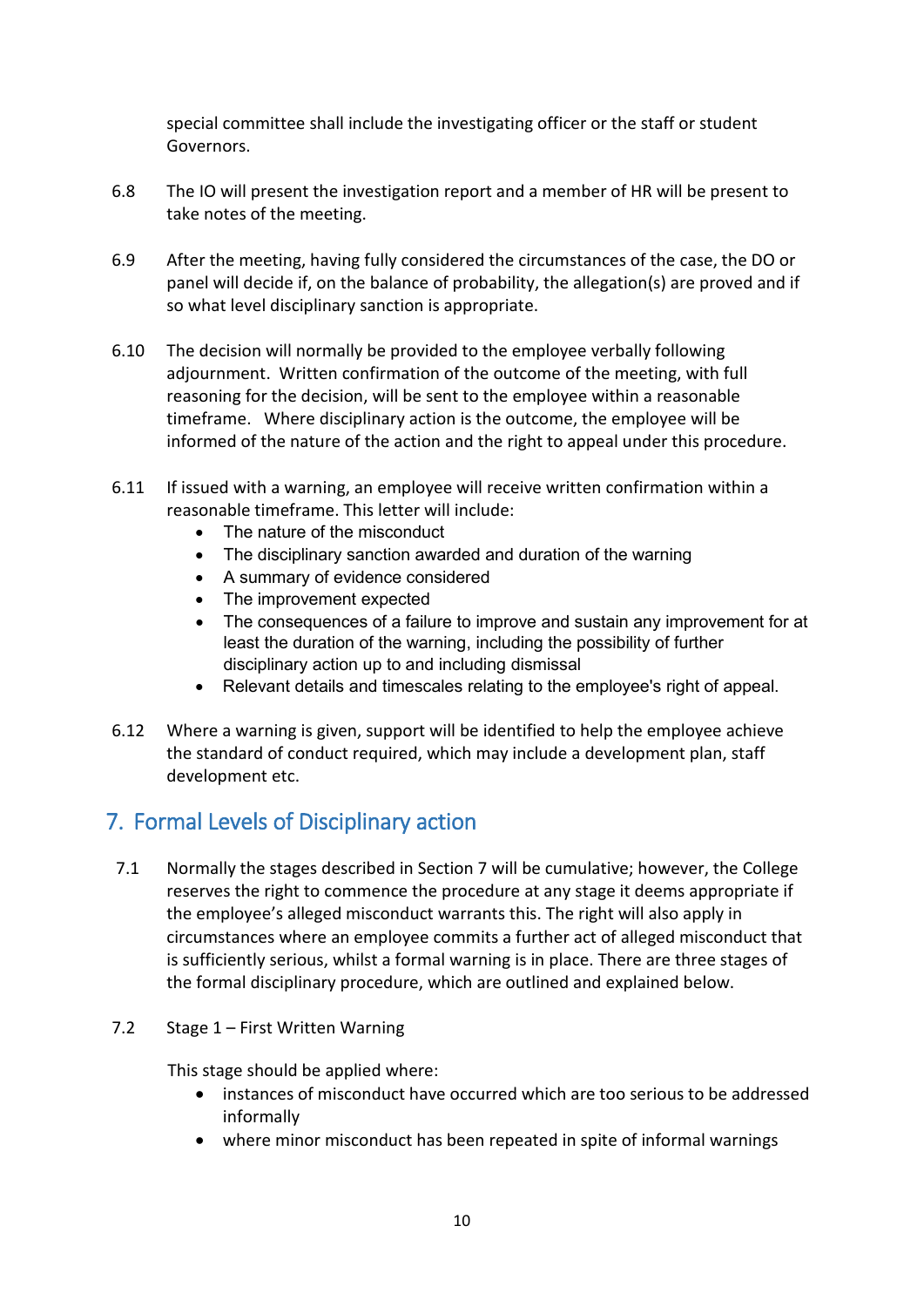• where the employee's misconduct, although not considered serious enough to justify a Final Written Warning, is sufficiently serious to warrant a First Written Warning.

A First Warning will normally remain 'live' on the employee's HR file for a period of 12 months although a longer period may be imposed if warranted by the circumstances of the case. After such time, and subject to no further misconduct during this period, the warning will be disregarded for disciplinary purposes.

7.3 Stage 2 – Final Written Warning

This stage should be applied where:

- A 'Written Warning' has already been issued and another instance of misconduct has occurred while it is current
- An employee has failed to demonstrate satisfactory improvement following the issuing of a 'First Written Warning'
- The employee's misconduct, although not considered to be serious enough to justify dismissal, is sufficiently serious to warrant only one written warning (in effect both the first and final warning).

A 'Final Warning' will normally remain 'live' on the employee's HR file for a period of 24 months although a longer period may be imposed if warranted by the circumstances of the case. After such time, and subject to no further misconduct during this period, the warning will be disregarded for disciplinary purposes.

7.4 Stage 3 – Dismissal

Dismissal will normally occur if:

- There is no improvement in the conduct within the specified period which has been the subject of a 'Final Written Warning'
- Another instance of misconduct has occurred during the currency of a previous warning and a 'Final Written Warning' has already been issued
- An allegation of gross misconduct is found to be proven (see notes at the end of this policy for examples of gross misconduct)
- A College medical advisor recommends that the member of staff is no longer capable of undertaking his/her duties and is not fit for redeployment

Where a staff member is dismissed they will receive a written statement to include:

- Reasons for dismissal
- The date on which the employment contract will end
- The appropriate period of notice or payment in lieu, if applicable
- Any outstanding payments to be made
- The right of appeal.

Dismissal for gross misconduct will be summary dismissal without notice or with payment in lieu of notice depending on the reason for the dismissal.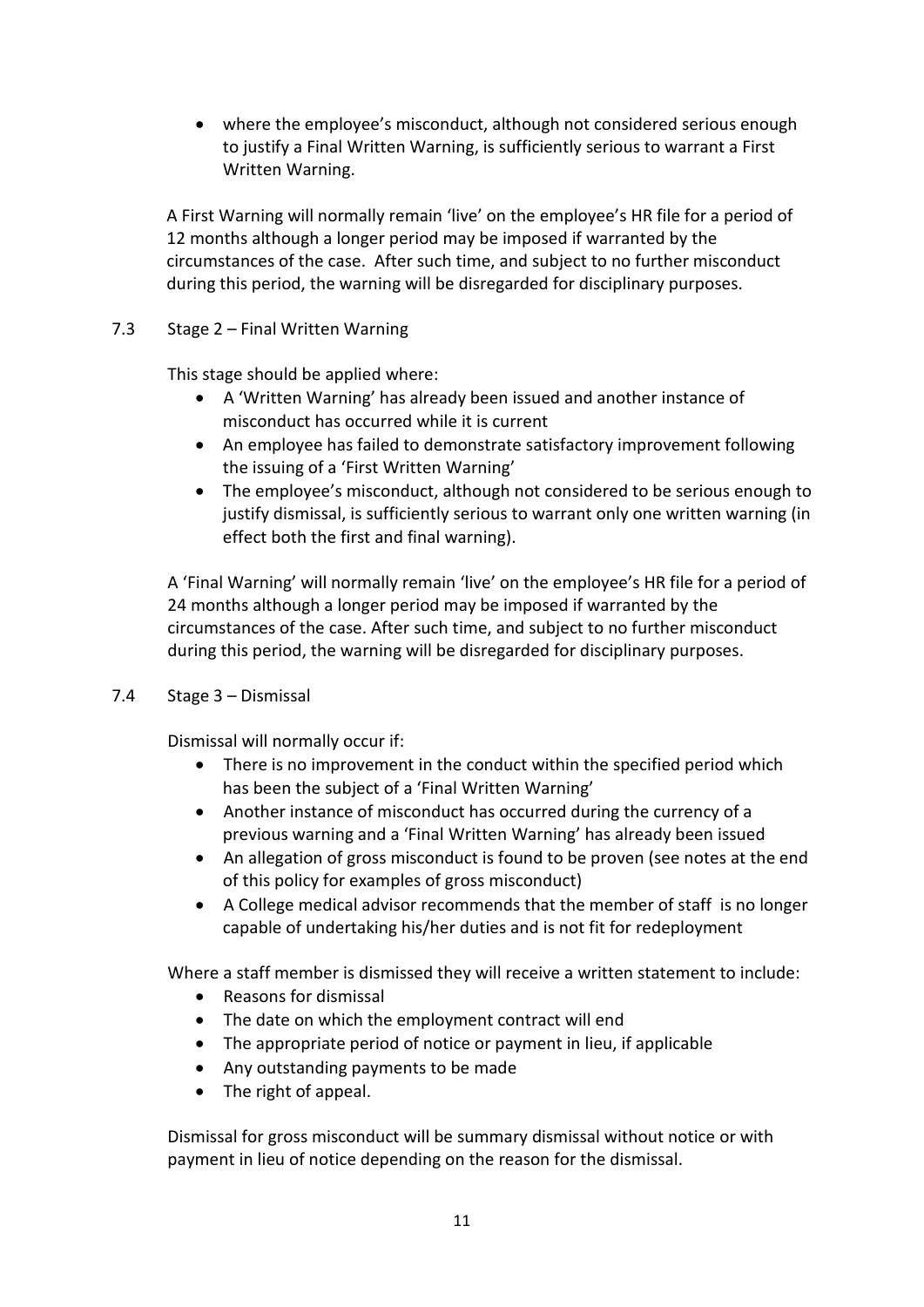#### 7.5 Sanctions – general

Normally, the procedure will be followed in the order of the stages set out above. However, the procedure can commence at any stage depending upon the seriousness of the misconduct.

The fact that an employee may have been informed that a matter is being dealt with informally, or at one particular stage of the formal procedure, does not preclude the College from imposing a more serious sanction in the event that such action is considered to be appropriate once the case has been fully investigated and considered at a disciplinary meeting. Where there is a risk of dismissal, the employee will always be informed of this and given an opportunity to make representations before a decision is made.

#### 7.6 Alternatives to Dismissal

Actions short of dismissal, as an alternative to dismissal, may be considered in exceptional circumstances and at the absolute discretion of the College. Alternatives to dismissal may include extending the period of the existing 'Final Written Warning', demotion to a lower graded role or loss of seniority. The alternatives are not exhaustive and the College reserves the right to take any action it considers reasonable and appropriate in the circumstances.

#### 7.7 Abuse of the Disciplinary Procedure

There may be circumstances where an employee's conduct is satisfactory throughout the period a written warning is in force, only to lapse very soon thereafter. If there is evidence of a pattern of misconduct, or other evidence of abuse of the Disciplinary Procedure where previous warnings are no longer live, the employee's previous disciplinary record may be considered in deciding how long any new warning should last.

7.8 A decision to issue a new sanction under the disciplinary procedure should be taken and justified based on the evidence relating to the current matter and not based on an expired warning. While a decision to dismiss should not be based on an expired warning, the fact that there is an expired warning in existence may explain in some exceptional circumstances why a decision is taken to not substitute a lesser sanction.

## <span id="page-11-0"></span>8. Warnings - general

- 8.1 In exceptional circumstances, the DO or Corporation in the case of senior post holders may decide to impose a warning for a longer period than those mentioned above. Where a warning is to remain in force for longer than the periods mentioned above, the employee will be informed of the reasons for this decision.
- 8.2 Where a warning is in force and an employee has an extended absence from work for any reason or for a mix of reasons (e.g. maternity leave, sickness absence, annual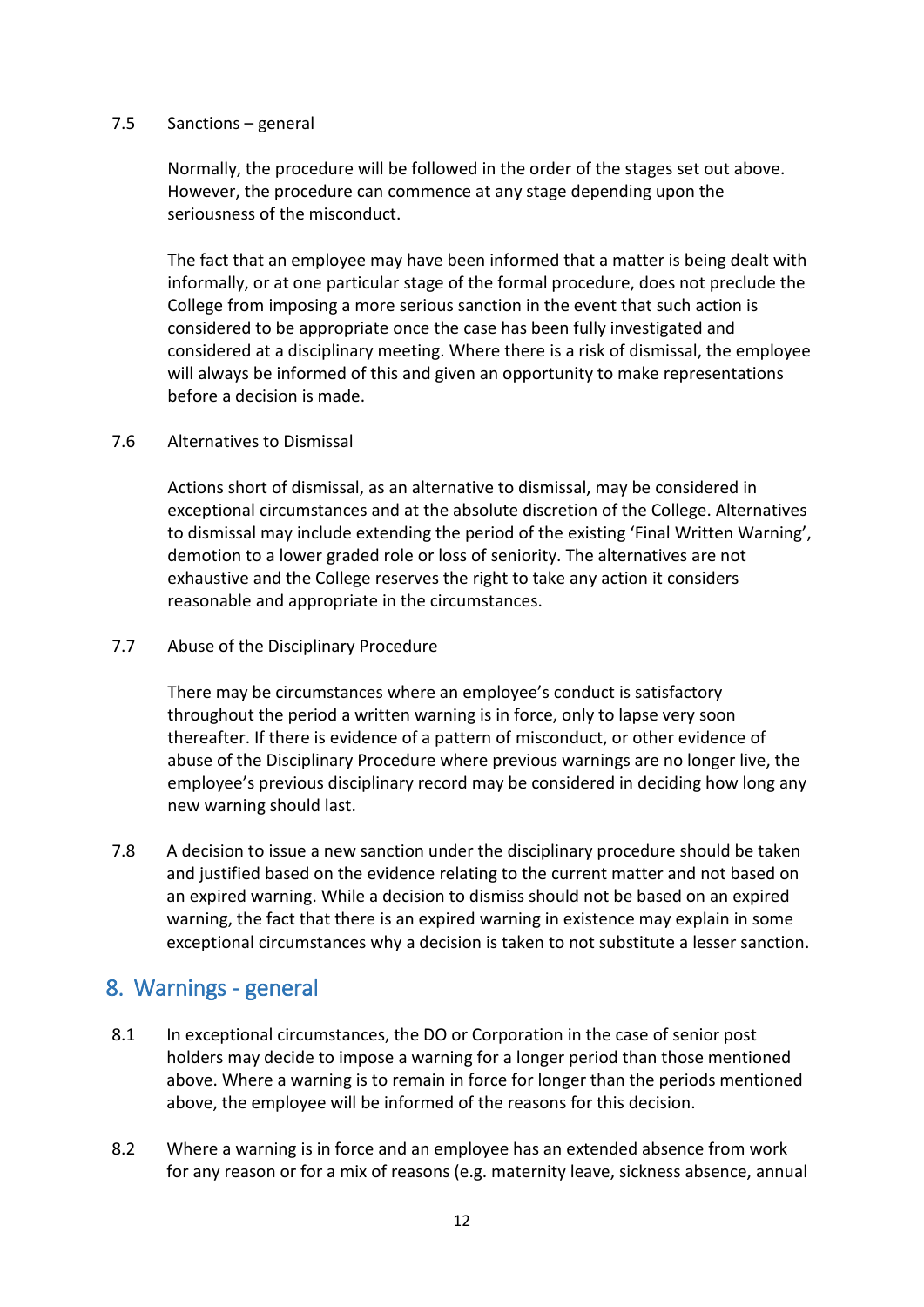leave) the warning will be subject to a 'clock stop' taking effect after the first two weeks of continuous absence. Upon the employee's return to work the warning will remain in force and will only expire when the employee has been at work for the full duration of the warning (save any absences under two weeks' duration).

8.3 Where a warning is in force and the employee is found to have repeated the same misconduct, or misconduct of a similar nature (e.g. two instances of dishonesty or two instances of insubordination) this will normally result in the new matter being dealt with under a higher stage of the procedure.

## <span id="page-12-0"></span>9. Gross misconduct

- 9.1 The College may summarily dismiss an employee without notice or pay in lieu of notice if, on completion of an investigation and a disciplinary meeting, it is established that the employee has been guilty of gross misconduct.
- 9.2 In the event of summary dismissal the College shall, without unreasonable delay, provide the dismissed employee with a written statement of the alleged misconduct which has led to the dismissal and the reasons why the College considers that the employee was guilty of such misconduct and notifying that employee of the right to appeal against the dismissal.
- 9.3 Any steps which the College can take under sections  $9.1 9.2$  can also be taken by a senior manager to whom the responsibility has been delegated by the Principal, and the provisions of sections  $9.1 - 9.2$  shall be read accordingly. In the case of a senior post holder, these steps will be taken by the Corporation or a special committee of the Corporation to whom the responsibility has been delegated by the Corporation.

## <span id="page-12-1"></span>10. Appeal

- 10.1 All employees have the right to appeal against any formal disciplinary penalty imposed. An employee who wishes to appeal against a disciplinary decision must do so within 5 working days of the date of the decision. To do so, the employee should inform the nominated person in writing, stating the grounds for appeal, which must be one or more of the following:
	- The procedure; the policy and procedure have not been applied correctly
	- The decision; the evidence did not support the conclusion reached
	- The penalty; this was too severe given the circumstances of the case
	- New evidence; which has genuinely come to light since the first meeting and which may have a bearing on the outcome.

In the case of senior post holders wishing to appeal against a disciplinary sanction they should inform the Clerk to the Corporation in writing, stating the grounds for appeal, which must be one of the above.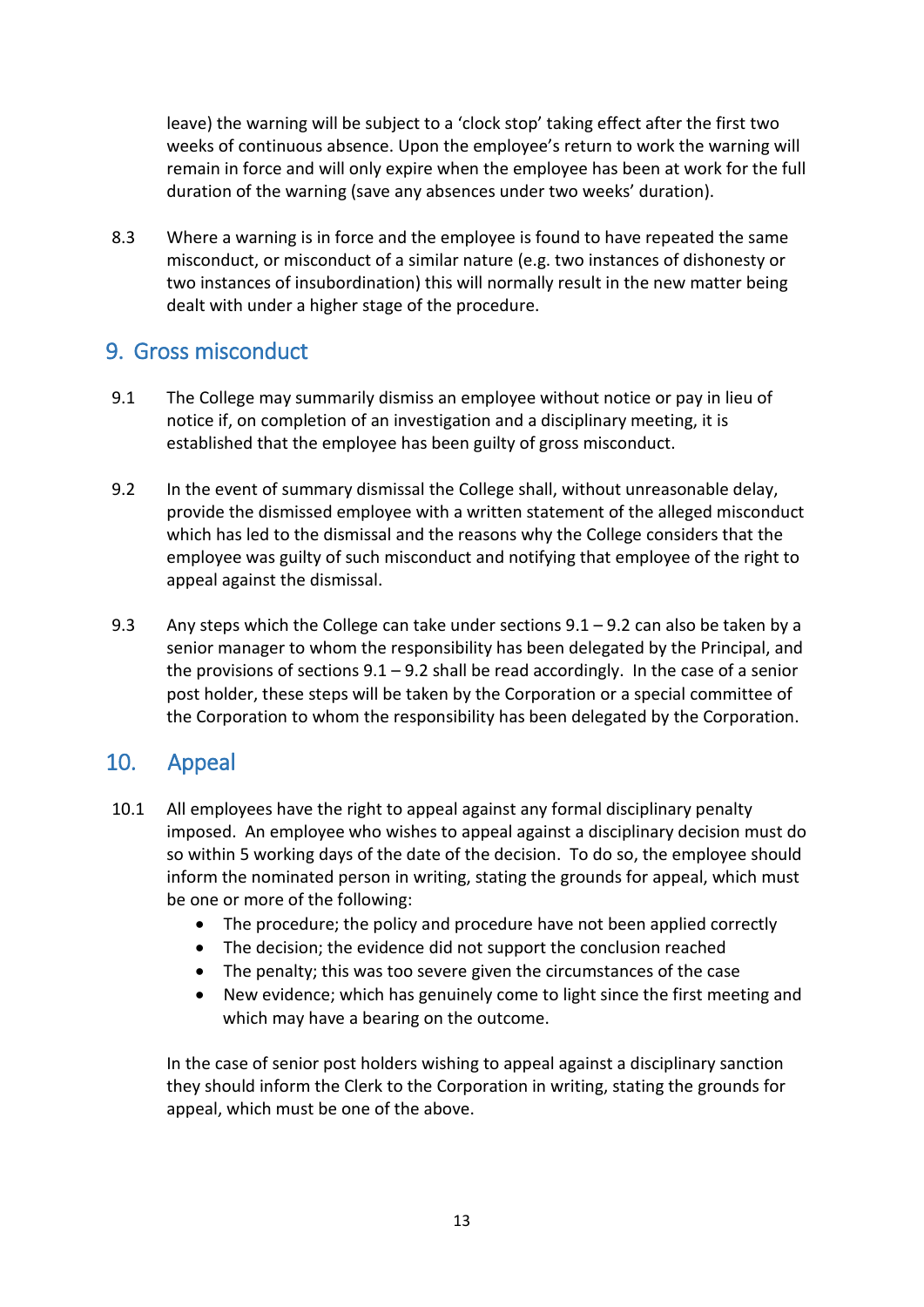- 10.2 The original disciplinary sanction imposed as a result of the original meeting will remain in force until such time as it may be modified as a result of the appeal. A disciplinary sanction cannot be increased as a result of an appeal.
- 10.3 Where the appeal is against a written warning, it will be heard by a senior manager who has not been involved in the disciplinary process in question so far. Wherever possible, the manager meeting the appeal will be senior to the manager who chaired the original disciplinary meeting.
- 10.4 Where the appeal is against dismissal (including summary dismissal), it will be heard by either:
	- i. a different senior manager; or
	- ii. a committee of the Corporation, where the decision to dismiss was made by the Principal. The committee shall not include the Principal, staff members or student members.
- 10.5 In the case of senior post holders, the appeal will be heard by an appeal committee of the Corporation. In so far as is reasonably practicable, the committee will not include any member of the Corporation who has been involved in the disciplinary process in question so far. The committee shall not include the Principal, staff members or student members of the Corporation.
- 10.6 The appeal meeting will be held as soon as reasonably practicable after the notice to appeal has been received. The employee will be given at least 5 days' notice of the meeting date to allow him or her to prepare for the meeting.
- 10.7 At the appeal meeting, the employee will be given the opportunity to state his or her case and has the right to be accompanied by a representative of a Trade Union or fellow worker (please see 'Notes' section for further guidance).
- 10.8 If the chosen companion of the employee is unavailable on the date of the initial disciplinary meeting, or the employee has good reason to be unable to attend on the date, the employee may delay the date of the meeting once by up to 5 working days. If an employee fails, without good reason, to attend a disciplinary meeting on a second occasion which the College has instructed him/her to attend, the meeting will take place, and a decision made in his or her absence.
- 10.9 The appeal decision will be notified to the employee (and, where it is a decision of a committee of the Corporation, also notified to the Principal and Corporation) in writing without unreasonable delay following the appeal meeting. The appeal decision is final.
- 10.10 Where an appeal against disciplinary action is upheld in full, reference to the disciplinary sanction shall be expunged from the employee's record and the employee so notified. If the appeal is not upheld but the Appeal Panel considered the sanction to be inappropriate it may reduce the sanction or deem that it be operative for a shorter period. Where an appeal against dismissal is upheld, the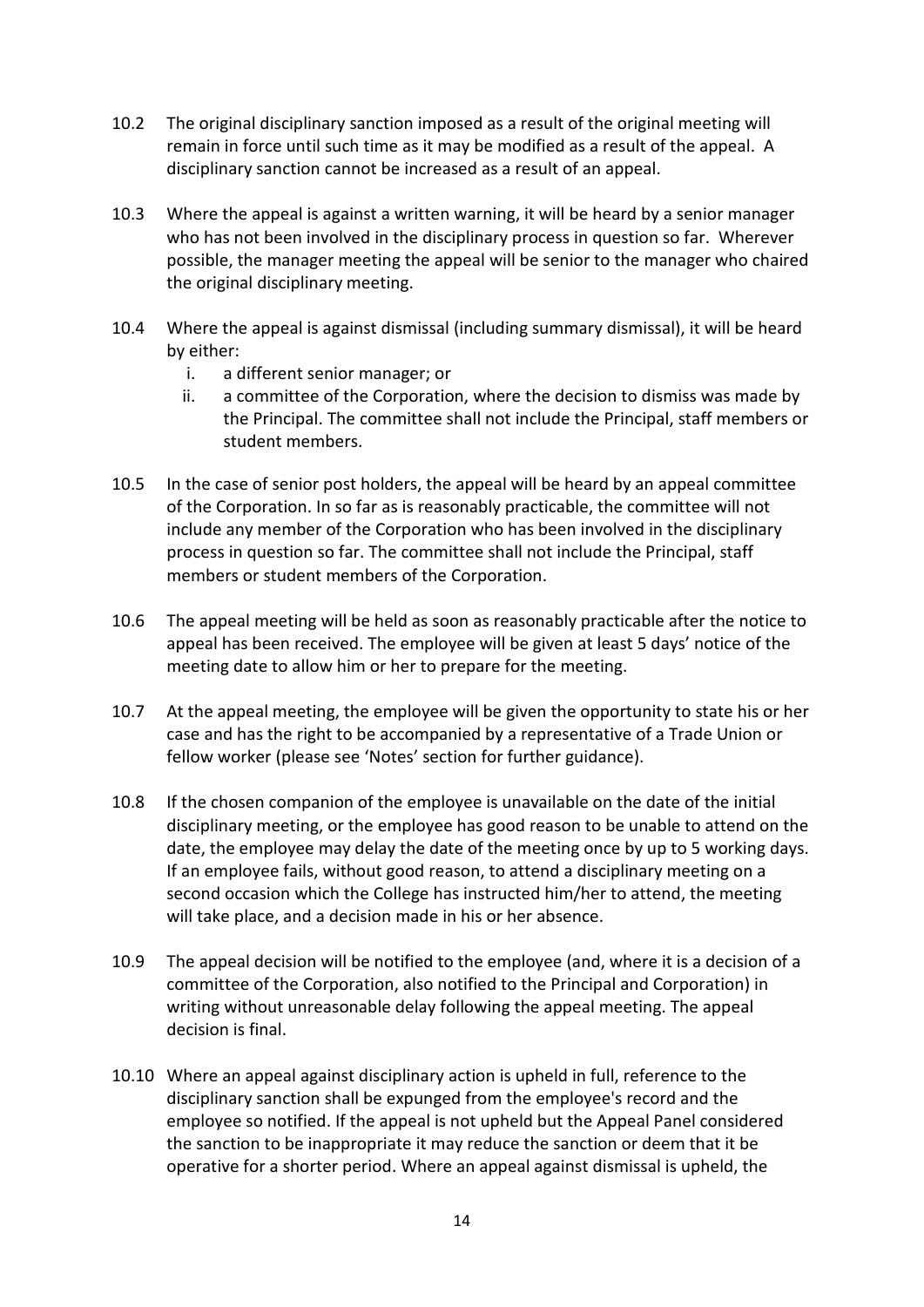employee shall be paid in full for the period from the date of dismissal and continuity of service will be maintained. Where an appeal against dismissal fails, the effective date of termination of employment will be the date on which the employee was originally dismissed.

## <span id="page-14-0"></span>11. Movement between procedures

If after commencing this procedure the IO, in conjunction with the Director of Services for Students and HR, considers that the case in question should have been dealt with under an alternative procedure the case may be run concurrently (e.g. performance capability, sickness capability and disciplinary).

## <span id="page-14-1"></span>12. Notes relating to the disciplinary procedure

Employees have the statutory right to be accompanied by a fellow worker or Trade Union representative (if a member of that union), where they are required by the employer to attend a formal disciplinary meeting and when they make a reasonable request to be so accompanied. To exercise the statutory right to be accompanied, an employee must make a reasonable request. What is reasonable will depend on the circumstances of each individual case. However, it would not normally be reasonable for an employee to insist on being accompanied by a companion whose presence would prejudice the meeting, nor would it be reasonable for an employee to ask to be accompanied by a companion from a remote geographical location if someone suitable and willing was available on site. The companion should be allowed to address the meeting to put and sum up the employee's case, respond on behalf of the employee to any views expressed at the meeting and confer with the employee during the meeting. The companion does not, however, have the right to answer questions on the employee's behalf, address the meeting if the employee does not wish it or prevent the employer from explaining their case.

### Levels of management

| Sanction:                     | <b>Disciplinary meeting:</b> | <b>Appeal to:</b> |
|-------------------------------|------------------------------|-------------------|
| Stage 1 First Written Warning | Member of management team    | SMT / Director    |
| Stage 2 Final Written Warning | Member of management team    | SMT / Director    |
| Stage 3 Dismissal             | SMT member / Principal       | SMT / Principal   |

Within this procedure the levels of management able to take disciplinary action, and with responsibility for appeals, is as follows for staff other than senior post holders:

For senior post holders the panels and committees that can hear relevant stages of the formal disciplinary procedure is as follows: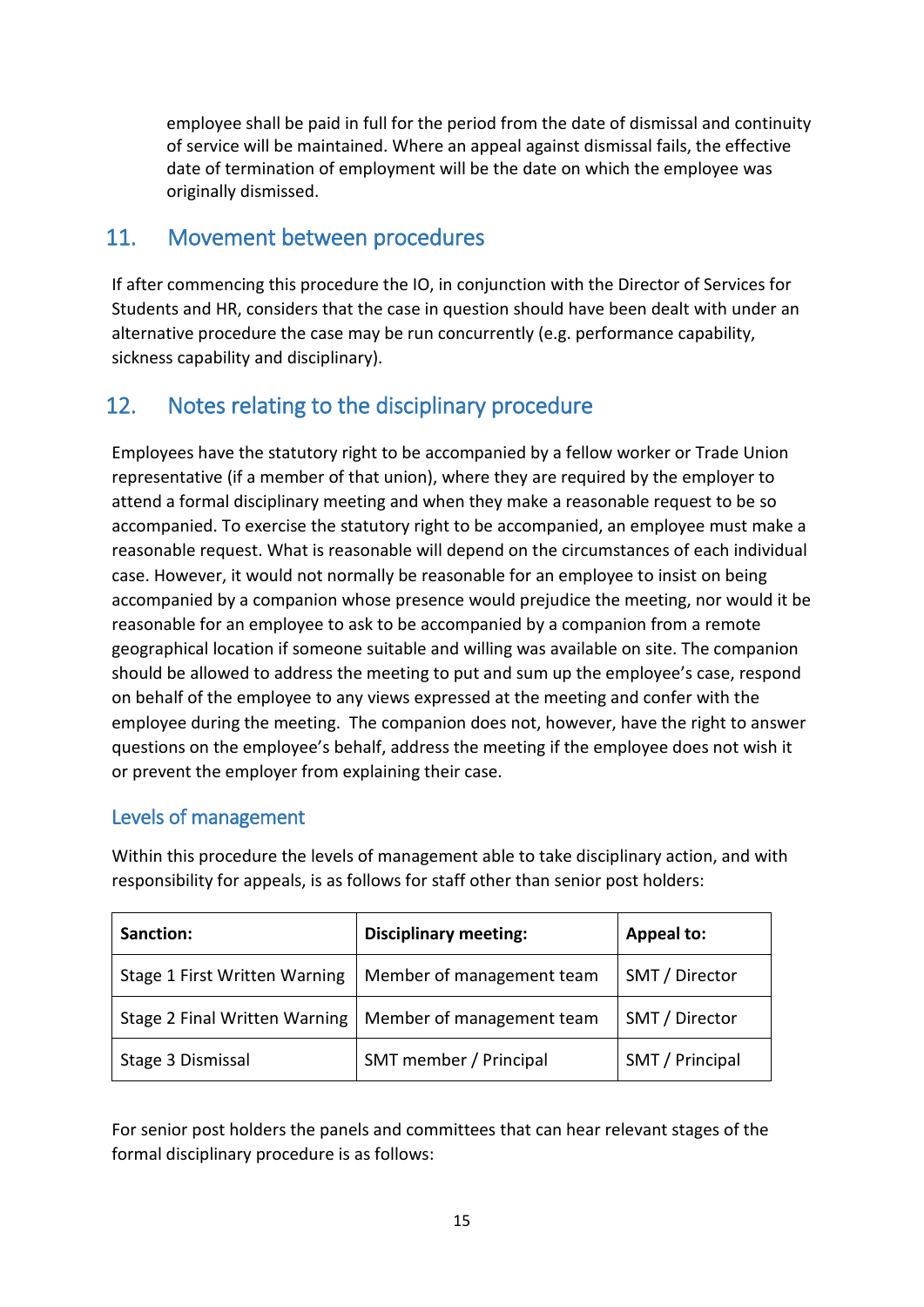| Sanction:                                          | <b>Disciplinary meeting:</b>                                            | Appeal:                                                                    |
|----------------------------------------------------|-------------------------------------------------------------------------|----------------------------------------------------------------------------|
| Formal disciplinary sanction<br>short of dismissal | Disciplinary panel consisting of<br>two or three Corporation<br>members | Appeal committee                                                           |
| Dismissal                                          | Special committee, consisting of<br>three Corporation members           | Appeal committee,<br>ideally chaired by the<br>Chair of the<br>Corporation |

None of the panels or committees referred to above shall include the staff and student members of the Corporation. Similarly, the investigating officer should not be a member of the disciplinary panel, special committee or appeal committee.

### Suggested format of the disciplinary meeting/appeal meeting

- During the meeting, adjournments may be requested by either party or by the manager conducting the meeting and will not be refused unreasonably. Where such a request is denied, an explanation will be given.
- Each party shall inform the other party prior the meeting if they wish to call witnesses.
- The panel members conducting the meeting will ask whether any new evidence has been made available that could not be circulated prior to the meeting and will make a judgement as to whether an adjournment is necessary to allow consideration of such evidence.
- The chair of the panel conducting the meeting will introduce all those present, including each person's role in the meeting, and will explain the purpose of the meeting.

#### **1. Introduction by Chair**

The disciplinary will be chaired by a manager able to take disciplinary action who will be assisted by a Human Resources representative. The chair will: Introduce those present Explain the purpose of the meeting Explain how the meeting will be conducted.

#### **2. Management Case**

The IO will present the Management Case and call any relevant and pre-notified witnesses to give evidence.

#### **3. Questioning of the IO (and their Witnesses)**

The Chair, and their Human Resources representative, will have an opportunity to ask the IO (and their witnesses) any questions. The employee, and their representative through the Chair, will have an opportunity to ask the IO (and their witnesses) any questions.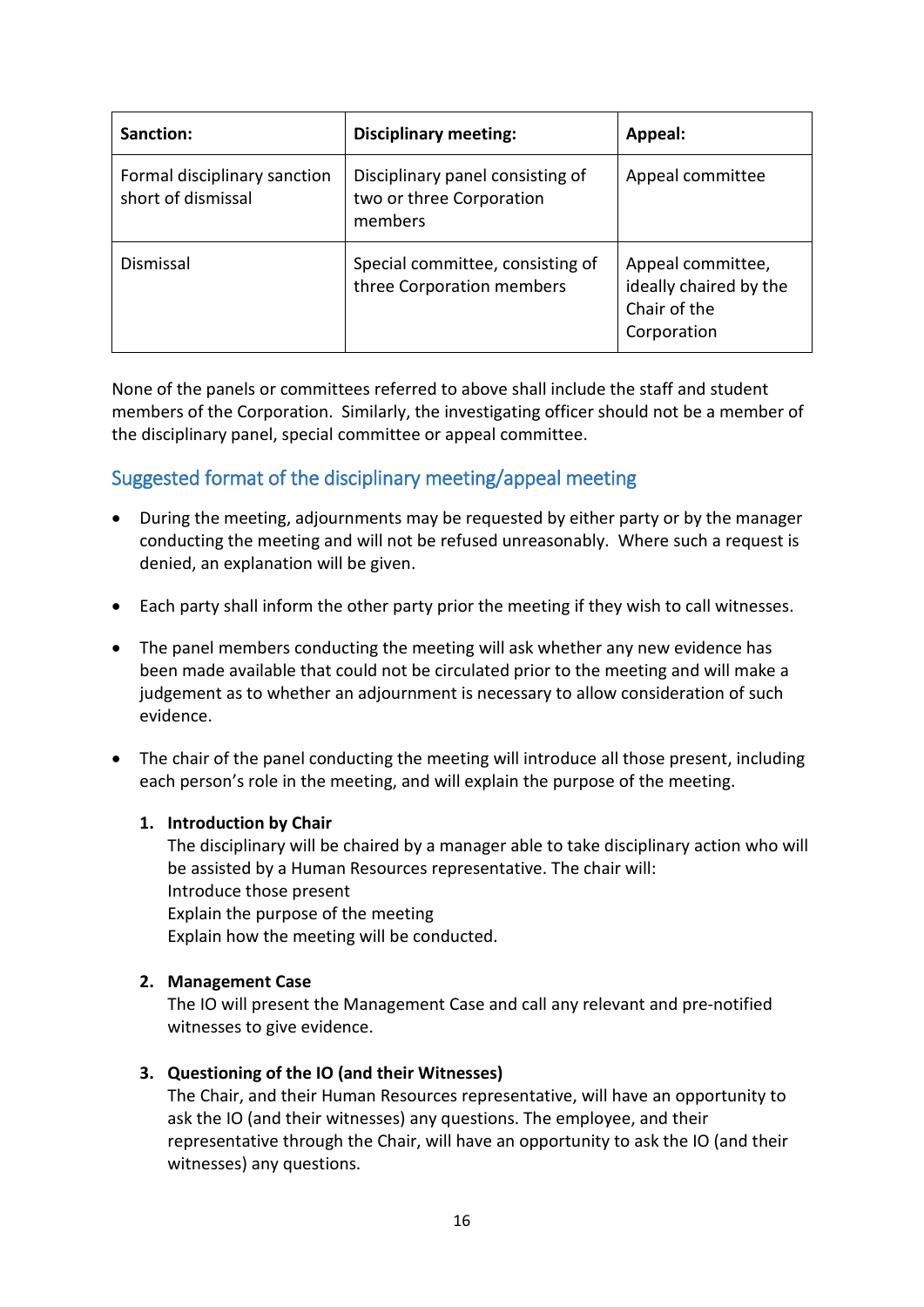#### **4. Employee case**

The employee, or their representative, will present their case including any mitigating circumstances. Only evidence submitted to the Disciplinary Panel in advance of the meeting will be considered. The employee will call any pre-notified witnesses to give evidence.

#### **5. Questioning of the Employee (and their Witnesses)**

The Chair, and their Human Resources representative, will have an opportunity to ask the employee (and their witnesses) any questions.

#### **6. Summing up**

The IO will sum up the management case. The employee, or their representative, will sum up the employee case.

#### **7. Adjournment**

The meeting will adjourn for the Chair to consider the evidence presented and decide if, on the balance of probabilities, the allegation(s) are proven, and if so what level of disciplinary sanction is appropriate. The Chair will confirm the timescale for a decision being made, which normally would be within 5 working days or sooner where possible.

#### **8. Outcome**

The parties will reconvene and the employee will be informed of the decision verbally in the presence of their representative. The outcome of the meeting will be confirmed in writing within a reasonable timeframe and the right of appeal confirmed.

#### **9. Appeal meeting**

The employee will be given at least five working days' notice of the date, time and place for the appeal meeting (unless an earlier date has been mutually agreed). The employee will be entitled to be accompanied at the meeting by a Trade Union representative or a work colleague. The grounds of the appeal will form the agenda for the meeting and determine the parties to be present. The suggested format for the Appeal Meeting is as follows:

- a) The chair of the meeting will introduce those present, including each person's role in the meeting, and will explain the purpose of the meeting (for senior post holders there will be an appeal committee).
- b) The employee or companion will state the precise nature of the appeal. He/she will then explain his/her case and any special circumstances which may exist.
- c) Where appropriate, the employee or companion may introduce any witnesses. The chair of the meeting, or appeal committee member, may question any witnesses. Each witness will attend only for his/her own evidence and will withdraw once his/her evidence is given.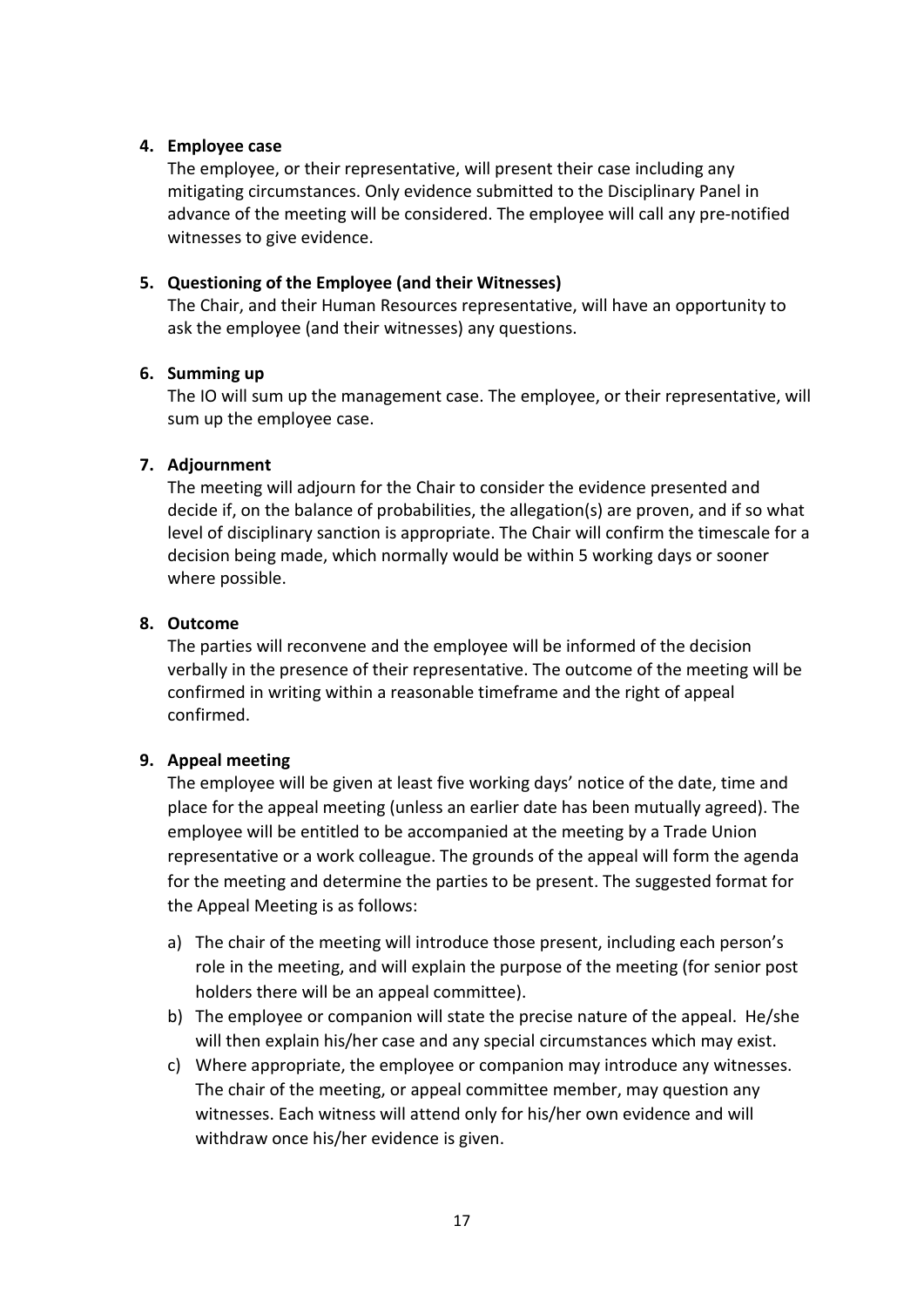- d) The chair of the meeting, or appeal committee member, may question the employee.
- e) If necessary, the chair of the meeting may call the chair of the panel who made the original disciplinary decision in order to ask any relevant questions. The employee or companion may question the chair of the panel who made the original disciplinary decision. The chair of the panel who made the original disciplinary decision will then withdraw.
- f) The employee or companion to summarise the appeal, with no new factors to be introduced.
- g) After the meeting, the Chair or appeal committee will review the case before making a decision. This process should take account of the original disciplinary decision and the employee's representations from the appeal meeting.
- h) Written confirmation of the decision will be sent to the employee without unreasonable delay and normally within five working days of the Appeal Meeting. The decision will be final and binding and there will be no further internal right of appeal.

#### Gross misconduct

The following examples are not exhaustive but indicative of conduct that the College considers may warrant disciplinary action up to and including summary dismissal in the case of gross misconduct:

- Theft or unauthorised possession of any property or facilities belonging to the College or to any employee or student.
- Serious damage deliberately sustained to College, employee or student property.
- Deliberate falsification of College records or documents e.g. registers, student work, reports, accounts, expense claims or self-certification forms.
- Bribery, corruption or actions which contravenes the Colleges Anti-Bribery Policy or Anti-Bribery Act 2011.
- Serious negligence / incompetence which causes unacceptable loss, damage or injury both physical and reputational.
- If suspected to be under the influence of alcohol or drugs during working hours; have consumed illegal drugs; attending work and / or carrying out duties under the influence of alcohol or drugs.
- Violent, dangerous or intimidatory conduct.
- Serious violation of the College's rules and procedures concerning health and safety at work.
- Discrimination, bullying or harassment relating to any of the nine protected characteristic under the Equality Act 2010. This can relate to another employee, student or external party and can include actions outside of working hours.
- Serious breach of safeguarding provisions, both within or outside the College.